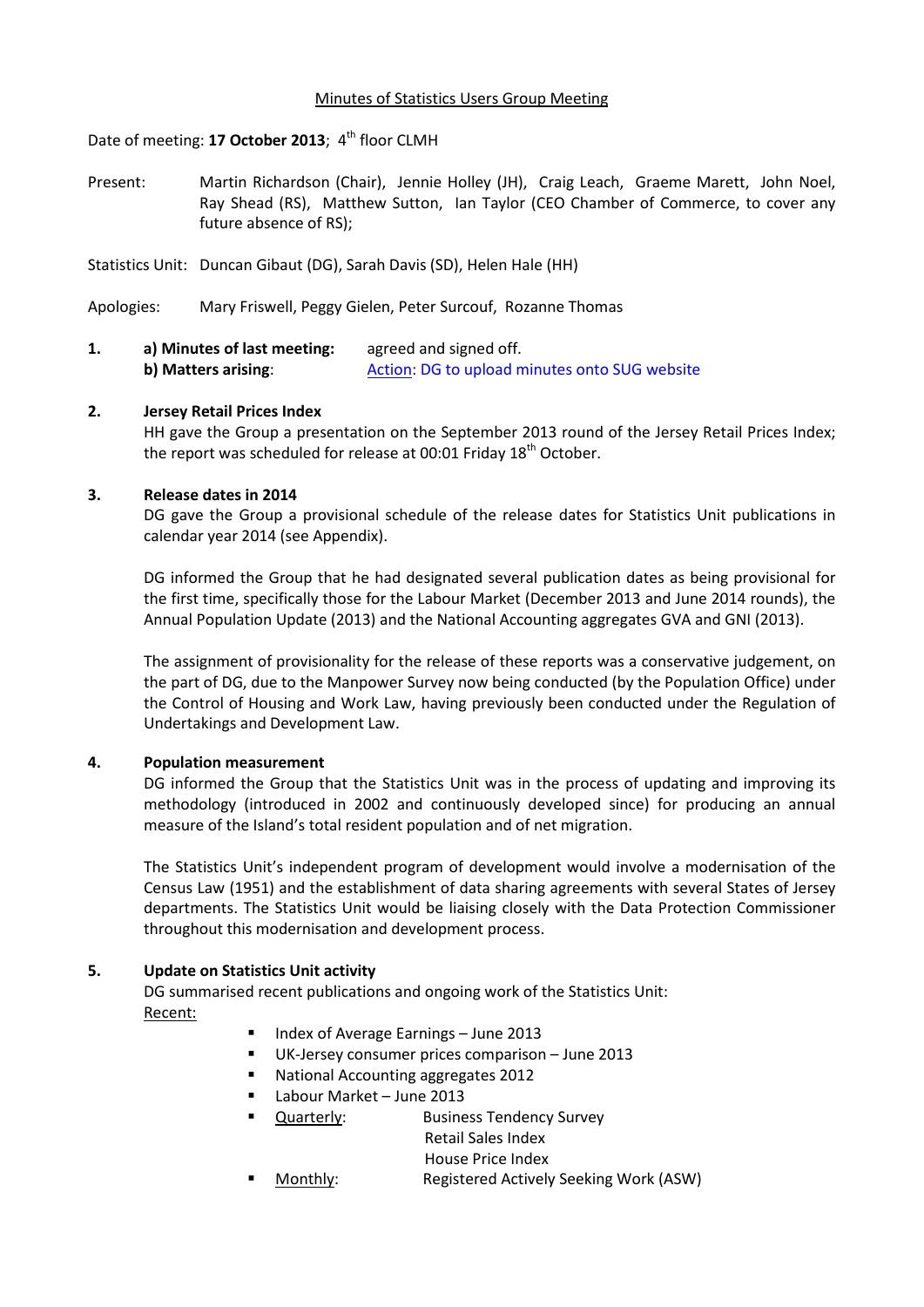

Upcoming in November and December 2013:

- **Jersey Annual Social Survey 2013**
- **Jersey Economic Trends 2013**

## **6. AOB**

**Agriculture statistics 2012** (JH) – publication issues Action: DG to include on agenda of next Group meeting.

## **7. Next meeting**

Wednesday 5<sup>th</sup> February 2014 12:15 – 14:00 in the Concord Room,  $4^{th}$  floor of Cyril Le Marquand House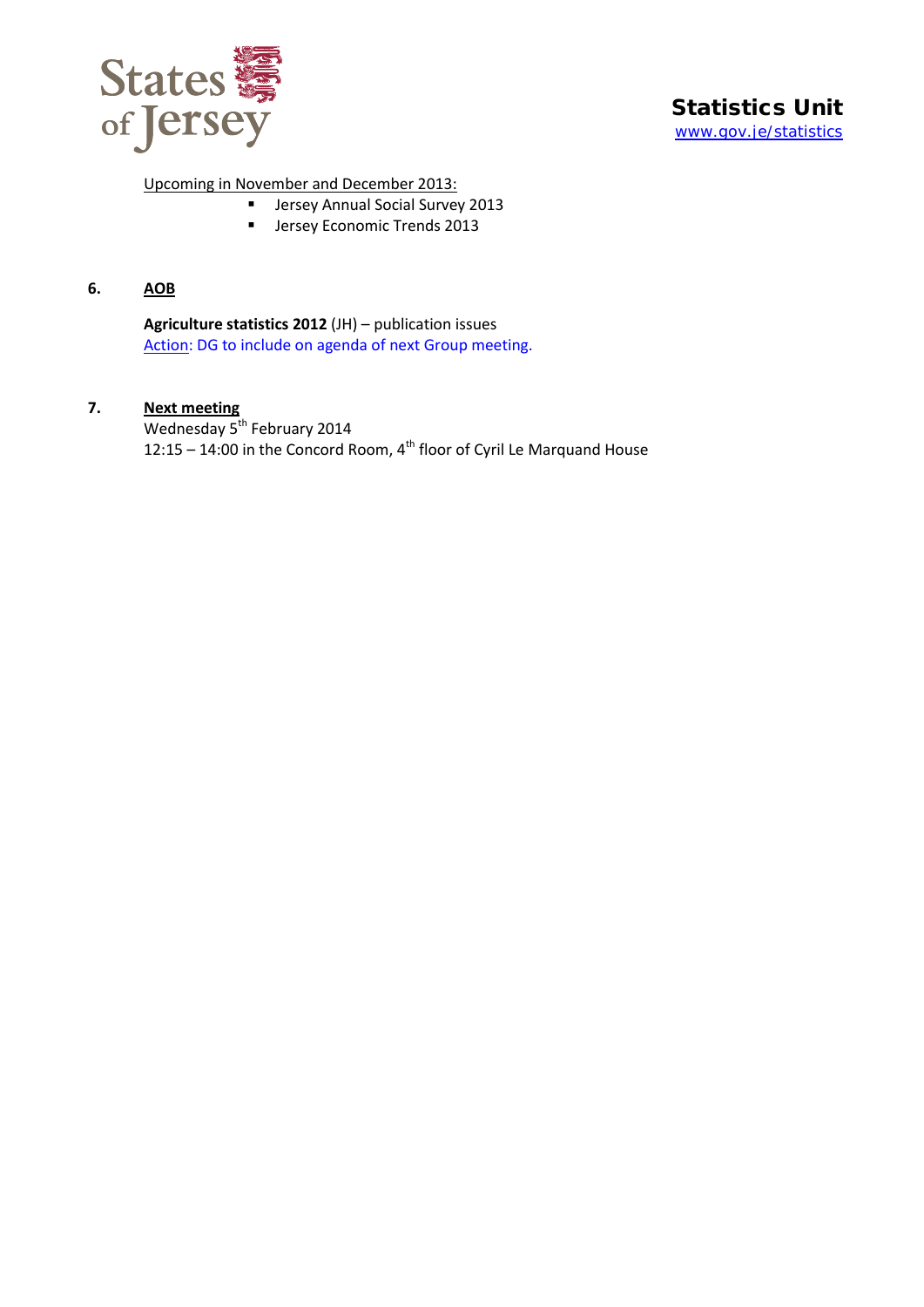# **States of Jersey Statistics Unit Release dates – 2014**

| January          | 17       | RPI-December 2013                       |
|------------------|----------|-----------------------------------------|
|                  | 22       | Business Tendency Survey - Q4 2013      |
| February         | 20       | House Price Index - Q4 2013             |
| <b>March</b>     | 5        | Retail Sales Index - Q4 2013            |
|                  | 12       | Housing Affordability in Jersey - 2013  |
| <b>April</b>     | 9(p)     | Labour Market - December 2013           |
|                  | 11       | Business Tendency Survey - Q1 2014      |
|                  | 17       | RPI - March 2014                        |
|                  | 29       | Jersey in Figures                       |
| May              | 22       | House Price Index - Q1 2014             |
| June             | 11       | Retail Sales Index - Q1 2014            |
|                  | 18 $(p)$ | Jersey's Resident Population 2013       |
| July             | 2        | Survey of Financial Institutions - 2013 |
|                  | 9        | Business Tendency Survey - Q2 2014      |
|                  | 18       | <b>RPI</b> - June 2014                  |
| <b>August</b>    | 14       | House Price Index - Q2 2014             |
|                  | 20       | Index of Average Earnings - June 2014   |
| <b>September</b> | 10       | UK/Jersey Price Comparisons - June 2014 |
|                  | 17       | Retail Sales Index - Q2 2014            |
| October          | 1 $(p)$  | GVA and GNI - 2013                      |
|                  |          | 8 $(p)$ Labour Market - June 2014       |
|                  | 10       | Business Tendency Survey - Q3 2014      |
|                  | 17       | RPI - September 2014                    |
| <b>November</b>  | 13       | House Price Index - Q3 2014             |
|                  | 26 (p)   | Jersey Annual Social Survey 2014        |
| <b>December</b>  | 3        | Retail Sales Index - Q3 2014            |
|                  | 10       | Jersey Economic Trends - 2014           |

*(p) provisional*